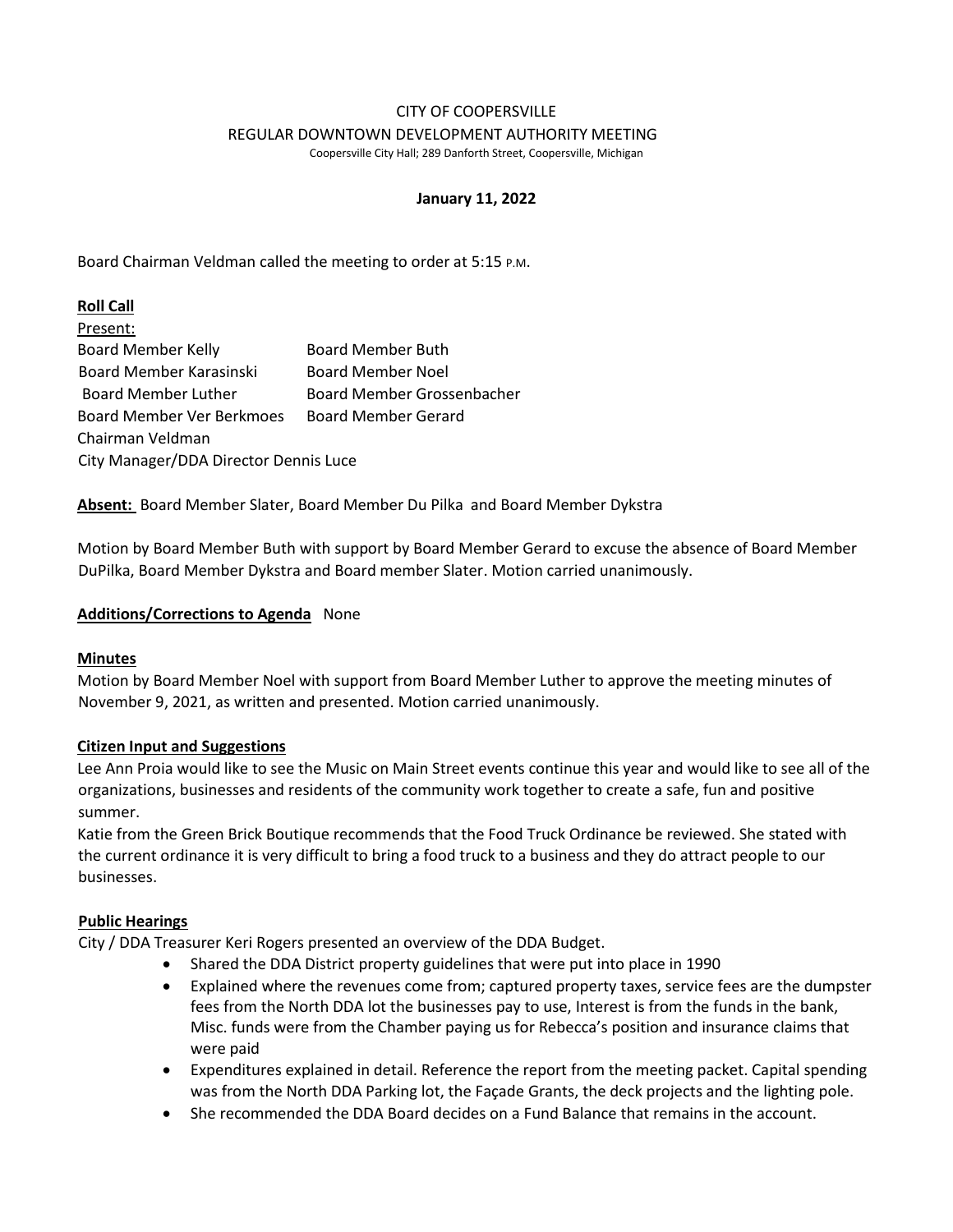### *DDA meeting minutes of 01/11/2022, page 2* **Petitions & Communications**

Discussion was held on the One Board Member, Executive Committee Appointment. Board Member Noel asked for an explanation on what this position entails. DDA Director/City manager Luce explained that members of the committee are involved in the ad hac committees, regular communication with DDA Director and DDA Administrator. Also, assists with carrying out various duties of the DDA. Will also run the meeting if the Chairman or Co-Chair are absent.

Motion by Board Member Karasinski with support by Board Member Grossenbacher to appoint Board Member Noel to the Executive Committee through June 30, 2022. Motion carried unanimously.

Discussion was held on applying for the Engaged Level of Michigan Main Streets. Board Member Kelly inquired if this was something that fits with the size of our community. DDA Administrator Terpstra responded that communities of all sizes throughout Michigan are working with this program. Board Member Karasinski inquired if we would be taking the Chambers website away from them. DDA Administrator Terpstra responded we would be acquiring the domain name back to the DDA, and the Chamber will use a different domain name, but they could keep what they have created for a member site.

Motion by Board Member Buth with support from Board Member Grossenbacher to apply and continue with the process. Motion carried unanimously.

Discussion was held on the Façade Grants. DDA Director / City Manager Luce recommends establishing a fund balance policy that would guide expenditures such as the façade grant during the budget process and explained that the structure of applying and awarding façade grants should be reviewed and edited. Board Member Noel recommends that we not budget as much for the next year. Board Member Grossenbacher stated that we are already over budget for this year. Board Member Luther stated that events and façade grants are very important to keep in our budget. Board Member Kelly and Board Member Karasinski stated that we are not an event board. Board Member Buth suggests that businesses that benefit should step up more to the events. Board Member Noel agreed that money was budgeted but the parameters of it were not clear. Board Member Karasinski would like the Façade Grants to be made available to the entire DDA District. Chairman Veldman suggests this process moves quickly for construction season. Board Member Grossenbacher verified that the committee would start in the spring of this year (2022). City/DDA Treasurer Rogers recommends and annual decision for Façade Grants based on the funds balance. Board Member Buth stated that we need to be more aware of what we are doing with our city and have better rules and formats to follow. Chairman Veldman agrees we need to look at the big picture.

Discussion was held on the Coopersville Area District Library Generator Service Request. The CADL Librarian asked the DDA to partner with the CADL to cover all or a portion of the annual maintenance costs of the generator. Board Member Buth stated that her and Chairman Veldman were on the board when this was initially done in 2017 because the board wanted to see the library being used as a community shelter in times of need and she doesn't see that happening right now. Board Member Kelly inquired if we agreed to maintenance at that time. DDA Director/City Manager Luce stated there is no contract between the CADL and the DDA indicating that. Board Member VerBerkmoes stated that we aren't capturing the libraries tax funds any longer. Board Member Noel with support from Board Member Luther to deny this request. Motion carried unanimously.

# **DDA Information Packet**

Motion by Board Member Grossenbacher with support by Board Member Noel to receive and file the DDA Information Packet. Motion carried unanimously.

**Citizen's Input and Suggestions** None